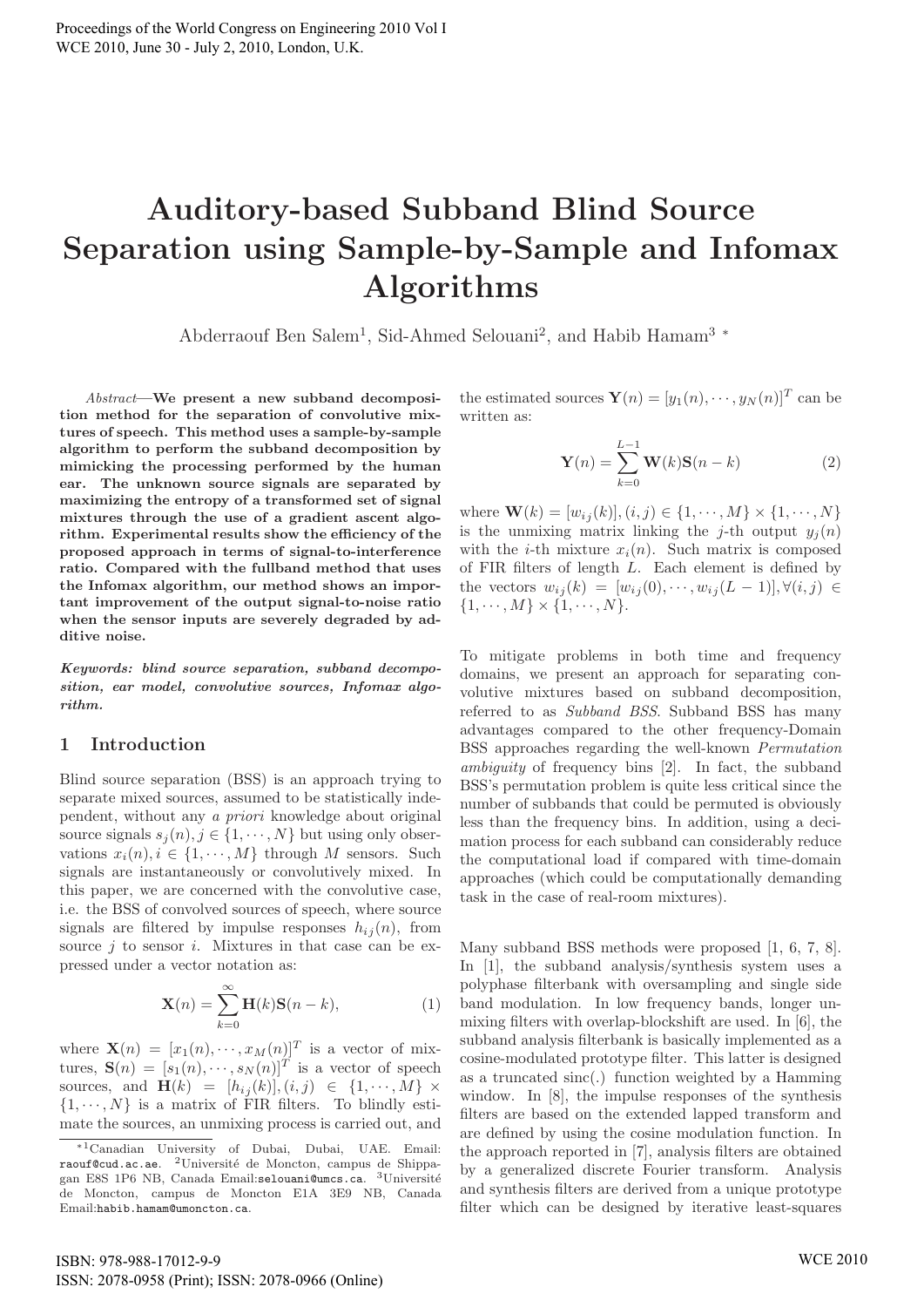algorithm with a cost function that considers a stopband attenuation.

Throughout this paper, we present a new framework for the BSS of convolutive mixtures based on subband decomposition using an ear-model based filterbank and information maximization algorithm.

# **2 Proposed method**

In this section, we define the subband decomposition using the modeling of the mid-external ear and the basilar membrane that aims at mimicking the human auditory system (HAS). Afterwards, the learning rule wich performs the sources' separation will be introduced.

# **2.1 Subband decomposition**

The proposed modeling of HAS consists of three parts that simulate the behavior of the mid-external ear, the inner ear and the hair-cells and fibers. The external and middle ear are modeled using a bandpass filter that can be adjusted to signal energy to take into account the various adaptive motions of ossicles. The model of inner ear simulates the behavior of the basilar membrane (BM) that acts substantially as a non-linear filter bank. Due to the variability of its stiffness, different places along the BM are sensitive to sounds with different spectral content. In particular, the BM is stiff and thin at the base, but less rigid and more sensitive to low frequency signals at the apex. Each location along the BM has a characteristic frequency, at which it vibrates maximally for a given input sound. This behavior is simulated in the model by a cascade filterbank. The number of filterbank depends on the sampling rate of the signals and on other parameters of the model such as the overlapping factor of the bands of the filters, or the quality factor of the resonant part of the filters. The final part of the model deals with the electro-mechanical transduction of hair-cells and afferent fibers and the encoding at the level of the synaptic endings [9].

# **2.1.1 Mid-External Ear**

The mid-external ear is modeled using a bandpass filter. For a mixture input  $x_i(k)$ , the recurrent formula of this filter is given by:

$$
x_i^{'}(k) = x_i(k) - x_i(k-1) + \alpha_1 x_i^{'}(k-1) - \alpha_2 x_i^{'}(k-2),
$$
 (3)

where  $x_i'(k)$  is the filtered output,  $k = 1, \dots, K$  is the time index and K is the number of samples in a given time index and  $K$  is the number of samples in a given block. The coefficients  $\alpha_1$  and  $\alpha_2$  depend on the sampling frequency  $F_s$ , the central frequency of the filter and its Q-factor.

# ISBN: 978-988-17012-9-9 ISSN: 2078-0958 (Print); ISSN: 2078-0966 (Online)

#### **2.1.2 Mathematical Model of the Basilar Membrane**

After each frame is transformed by the mid-external filter, it is passed to the cochlear filter banks whose frequency responses simulate those of the BM for an auditory stimulus in the outer ear. The formula of the model is as follows:

$$
x_i^{'''}(k) = \beta_{1,i} x_i^{'''}(k-1) - \beta_{2,i} x_i^{'''}(k-2) + G_i[x_i^{'}(k) - x_i^{'}(k-2)],
$$
\n(4)

and its transfer function can be written as:

$$
H_i(z) = \frac{G_i (1 - z^{-2})}{1 - \beta_{1,i} z^{-1} + \beta_{2,i} z^{-2}},
$$
(5)

where  $x_i''(k)$  is the BM displacement which represents<br>the vibration magnitude at position  $\delta$  and constitutes the vibration magnitude at position  $\delta_i$  and constitutes the BM response to a mid-external sound stimulus gain and coefficients of filter or channel i, are functions<br>of the position  $\delta_1$  along the BM N, cochlear filters are (k). The parameters  $G_i$ ,  $\beta_{1,i}$  and  $\beta_{2,i}$ , respectively the in and coefficients of filter or channal i are functions of the position  $\delta_i$  along the BM.  $N_c$  cochlear filters are used to realize the model. These filters are characterized by the overlapping of their bands and a large bandwidth. We assume that the BM has a length of 35 millimeters which is approximately the case for humans. Thus, each channel represents the state of an approximately  $\Delta = 1.46$  mm of the BM. The sample-by-sample algorithm providing the outputs of the BM filters is given as follows.

**Initialize**  $f_x = (F_s \Delta x)^2; H_0 = 0; r_{i,j} = 0; E_0 = 0.$ <br>**For**  $i = 1$  **to**  $N_c$  **do**  $\mathbf{F}_{i} = \mathbf{i} \Delta x; v = e^{-106.5 x_i}; F_i = 7100 v - 100;$  $x_i = i \Delta x; v = e^{-106.5 x_i}; F_i = 7100 v - 100;$ <br>  $G = (27 v)^2$  Q (0000 + 172.9)  $C_i = \frac{(27 \, v)^2}{f_x}; Q_i = (-8300 \, x_i + 176.3) \, x_i + 4;$  $G_i = e^{-80 x_i}; u = e^{-\frac{\pi F_i}{F_s Q_i}}; \beta_{1,i} = 2 u \cos(\frac{2 \pi F_i}{F_s});$ <br>  $\beta_{2,i} = u^2 \cdot F_i - \frac{1}{\beta_{2,i}} \cdot A_i - F_i C_i$  $\beta_{2,i} = u^2; E_i = \frac{1}{1 + (2 - E_{i-1}) C_i}; A_i = E_i C_i.$ **EndDo** For  $k = 1$  to  $K$  Do For  $i = 1$  to  $N_c$  Do  $H_i = [G_i (s^{'}(k) - s^{'}(k-2)) + \beta_{i,2} r_{1,i} -$ <br> $G_0 \cdot r_{i,1} E_i + H_{i,1} A_i$  $\beta_{2,i}$   $r_{i,1}$   $E_i + H_{i-1}$   $A_i$ **EndDo** For  $i = 1$  to  $N_c$  Do  $r_{1,i} = A_i r_{i+1,3} + H_i; y^{'}{}_i(k) = r_{i,3}$ **EndDo** For  $i = 1$  to  $N_c$  Do  $\textbf{For } j = 1 \textbf{ to } 2 \textbf{ Do}$  $r_{i,j} = r_{i,j+1}$ **EndDo EndDo EndDo**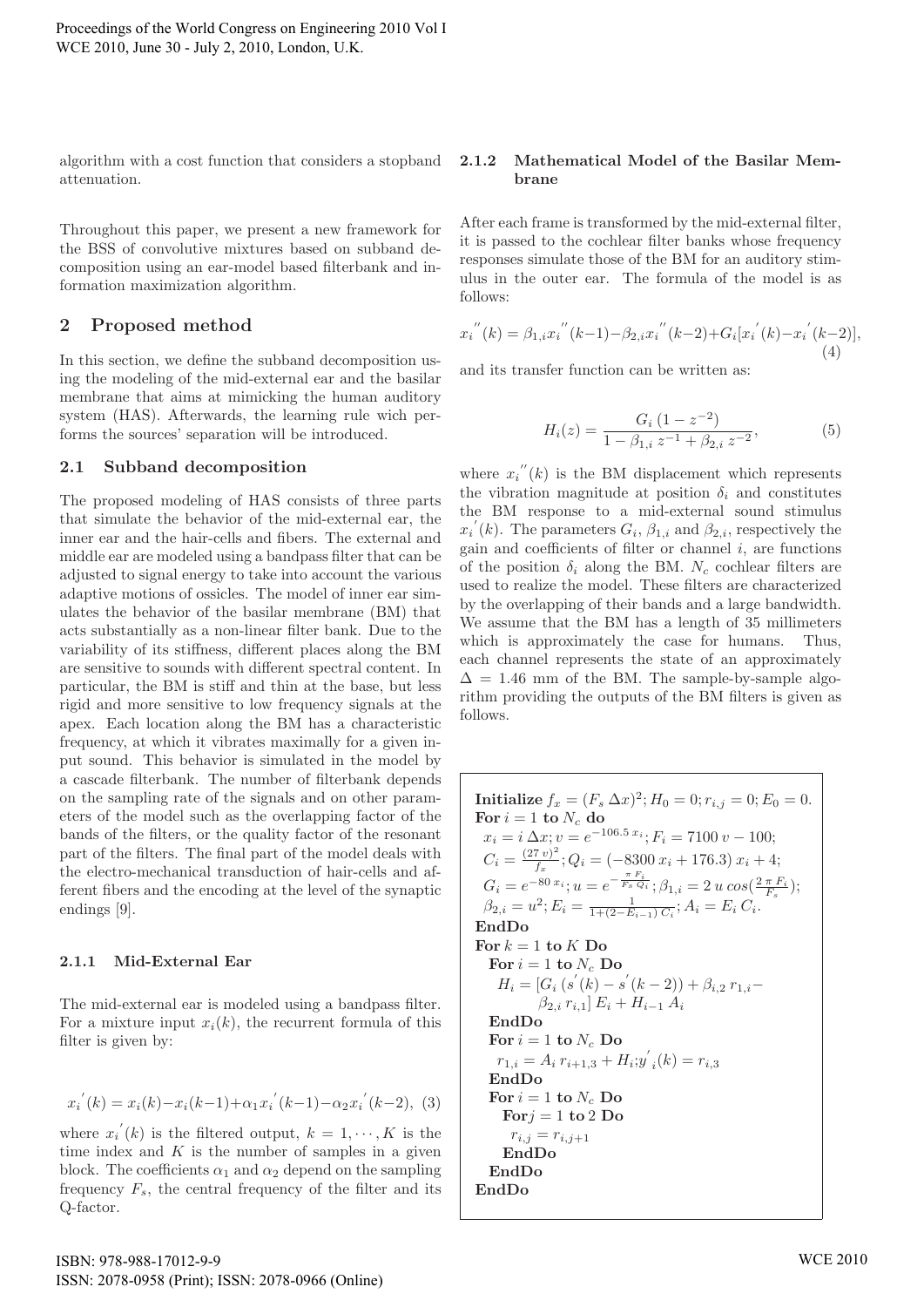#### **2.2 Learning algorithm**

After performing the subband decomposition, the separation of convolved sources per subband is done by the Infomax algorithm. Infomax was developed by Bell and Sejnowski for the separation of instantaneous mixtures [3]. Its principle consists of maximizing output entropy or minimizing the mutual information between components of **Y**. It is implemented by maximizing, with respect to **W**, the entropy of  $\mathbf{Z} = \Phi(\mathbf{Y}) = \Phi(\mathbf{W}\mathbf{X})$ . Thus, the Infomax contrast function is defined as:

$$
C(\mathbf{W}) = H(\Phi(\mathbf{W}\mathbf{X})),\tag{6}
$$

where  $H(.)$  is the differential entropy, which can be expressed as  $H(a) = -E[Ln(f_a(a))]$ , where  $f_a(a)$  denotes the probability density function of a variable  $a$ . The generalization of Infomax for the convolutive case by using a feedforward architecture is introduced in the proposed method. Both causal and non-causal FIR filters are performed in our experiments. With real-valued data for vector **X**, entropy maximization algorithm leads to the adaptation of unmixing filter coefficients with a stochastic gradient ascent rule using a learning steepest  $\mu$ . Then, the weights are defined as follows.

$$
\mathbf{W}(0) = \mathbf{W}(0) + \mu([\mathbf{W}(0)]^{-T} - \Phi(\mathbf{Y}(n))\mathbf{X}^{T}(n)), \quad (7)
$$

and,

$$
w_{ij}(k) = w_{ij}(k) - \mu \Phi(y_i(n)) x_j(n-k); \forall k \neq 0,
$$
 (8)

where  $W(0)$  is a matrix composed of unmixing FIR filters coefficients as defined in Section 1,  $\mathbf{Y}(n)$  and  $\mathbf{X}(n)$  are the separated sources and the observed mixtures, respectively.  $\Phi(.)$  is the score function of  $y_i$  which is a non-linear function approximating the cumulative density function of sources, as defined in Eq. 9, where  $p(y_i)$  denotes the probability density function of  $y_i$ .

$$
\Phi(y_i(n)) = \frac{\frac{\delta p(y_i(n))}{\delta y_i(n)}}{p(y_i(n))}.
$$
\n(9)

The block diagram of the proposed method is given in Fig. 1. The input signals, that are the set of mixtures, are firstly processed by the mid-external ear introduced by Eq. 3, then outputs are passed through a filterbank representing the cochlear part of the ear. A decimation process is then performed for each subband output. Such decimation is useful for many reasons. First, it improves the convergence speed because input signals are more whitened than the time domain approach. Second, the wanted unmixing filter length will be reduced by a factor of  $\frac{1}{M}$ , where M is the decimation factor. After perform-<br>ing decimation, we group a set of mixtures belonging to ing decimation, we group a set of mixtures belonging to

the same cochlear filter to be the input of the unmixing stage. This latter gives separated sources of each subband that are upsampled by a  $M$  factor. The same filterbank is used for the synthesis stage. The estimated sources are added from different synthesis stages.



Figure 1: The ear-based framework for the subband BSS of convolutive mixtures of speech.

#### **3 Experimental results**

In order to evaluate the separation performance given by the proposed ear-based subband BSS method, a set of experiments have been carried out. In our experiments, we used as sources speech data containing two sentences spoken by a male and female speakers, those signals are at sampling rate of 8 kHz, each one is an excerpt of 6 seconds. Infomax algorithm has several parameters: the mixture signals are segmented into blocks; each block is a size of 35 samples, and the learning rate was fixed to  $\mu = 0.001$ . Further,  $\Phi(u) = \frac{1}{1+e^{-u}}$  was used to approximate the cumulative density function. Such sources are convoluted with impulse responses modeling the Head Related Transfer Function (HRTF) [5]. We tested our overall framework with a mixing filters measured at the ears of a dummy head, illustrated by figure 2 . We selected impulse responses associated with source positions defined by 30- and 80-degree angles in relation to the dummy head.

To evaluate the performance, the Signal to Interference Ratio (SIR) is used [4]. This reliable measurement is defined by:

$$
SIR = 10 \log_{10} \frac{||s_{target}||^2}{||e_{interf}||^2},
$$
\n(10)

where  $s_{target}(n)$  is an allowed deformation of the target<br>source  $s_1(n)$ ,  $e_1, \ldots, (n)$  is an allowed deformation of the source  $s_i(n)$ ,  $e_{interf}(n)$  is an allowed deformation of the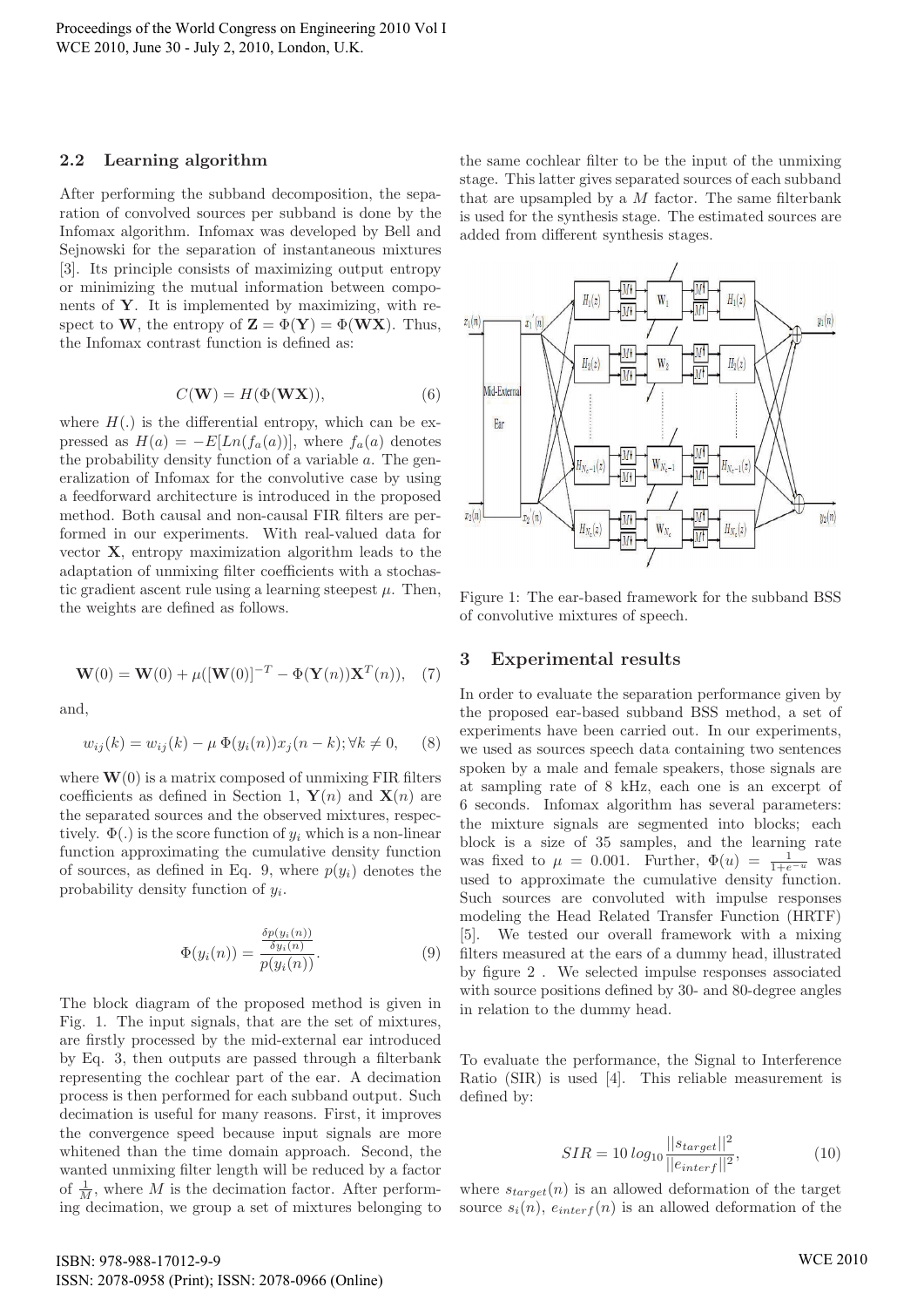

Figure 2: The convolutive model with source positions at 30-and 80-degree angles in relation to the dummy head.

sources which accounts for the interference of the unwanted sources. Those signals are derived from a decomposition of a given estimated source  $y_i(n)$  of a source  $s_i(n)$ .



Figure 3: SIR improvement for both causal and noncausal filters. We denote by  $N_c^{\prime}$  the number of filters that have<br>been used among N, filters and M is decimation factor. been used among  $N_c$  filters and M is decimation factor.

Different configurations of the subband analysis and synthesis stages as well as of the decimation factor have been tested. The number of subbands was fixed at 24. Through our experiments we observed that when we keep the whole number of subbands, the results were not satisfactory. In fact, we noticed that some subbands in high frequencies are not used, and therefore this causes distortions on the listened signals. However, as shown in Figure 3, the best performance was achieved for  $N_c' = 24$  and  $M - 4$ . In addition to the use of causal FIR filters, we  $M = 4$ . In addition to the use of causal FIR filters, we adapted unmixing stage weights for non-causal FIR by centering the  $L$  taps. From Figure 3, we observe that causal FIR yields to good results in SIR improvement

when compared with non-causal one. Another set of experiments have been carried out to evaluate the performance in the presence of an additive noise in sensors. We used the Signal-to-Noise-Ratio (SNR) which is defined in [4], by:

$$
SNR = 10 \log_{10} \frac{||s_{target} + e_{interf}||^2}{||e_{noise}||^2},
$$
 (11)

where  $e_{noise}$  is an allowed deformation of the perturbating noise,  $s_{target}$  and  $e_{interf}$  were defined previously. Figure 4 shows the SNR improvement using our subband decomposition, comparing to the fullband method, i.e. Infomax algorithm in convolutive case.



Figure 4: SNR comparison between the subband and fullband methods.

# **4 Conclusion**

An ear-based subband BSS approach was proposed for the separation of convolutive mixtures of speech. The results showed that using a subband decomposition that mimics the human perception and using the Infomax algorithm yields to better results than the fullband method. Experimental results show the high efficiency of the new method in improving the SNR of unmixed signals in the case of noisy sensors. It is worth noting that an important advantage of the proposed technique is that it uses a simple time-domain sample-by-sample algorithm to perform the decomposition.

#### **References**

[1] S. Araki, S. Makino, R. Aichner, T. Nishikawa, and H. Saruwatari, "Subband-Based Blind Separation for Convolutive Mixtures of Speech", IEICE Trans. Fundamentals, Vol. E88-A, No. 12, pp. 3593-3603, December 2005.